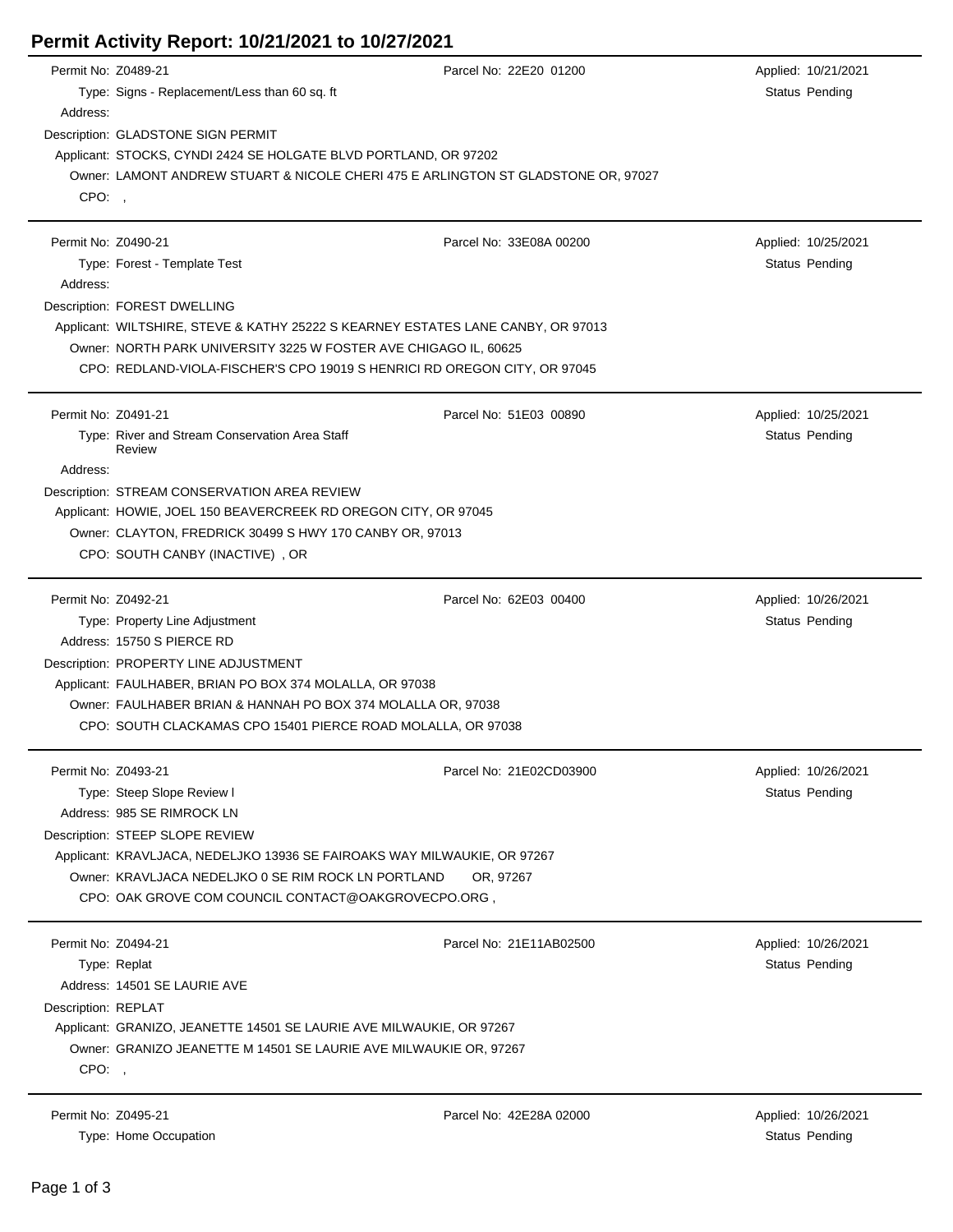## **Permit Activity Report: 10/21/2021 to 10/27/2021**

|                     | Address: 14835 S JORDAN RD                                                                                                             |                         |                     |  |  |  |
|---------------------|----------------------------------------------------------------------------------------------------------------------------------------|-------------------------|---------------------|--|--|--|
|                     | Description: HOME OCCUPATION                                                                                                           |                         |                     |  |  |  |
|                     | Applicant: COPE, SHANNON 14835 S JORDAN RD MULINO, OR 97042                                                                            |                         |                     |  |  |  |
|                     | Owner: COPE R DAVID & SHANNON M 14835 S JORDAN RD MULINO OR, 97042<br>CPO: HAMLET OF MULINO PO BOX 853 MULINO, OR 97042                |                         |                     |  |  |  |
|                     |                                                                                                                                        |                         |                     |  |  |  |
|                     |                                                                                                                                        |                         |                     |  |  |  |
| Permit No: Z0496-21 |                                                                                                                                        | Parcel No: 32E21D 00205 | Applied: 10/26/2021 |  |  |  |
|                     | Type: Property Line Adjustment                                                                                                         |                         | Status Pending      |  |  |  |
|                     | Address: 14960 S MITCHELL LN                                                                                                           |                         |                     |  |  |  |
|                     | Description: PROPERTY LINE ADJUSTMENT                                                                                                  |                         |                     |  |  |  |
|                     | Applicant: VOSS, TERRY & RENEE 14960 MITCHELL LANE OREGON CITY, OR 97045                                                               |                         |                     |  |  |  |
|                     | Owner: VOSS TERRY L & RENEE V 14960 S MITCHELL LN OREGON CITY OR, 97045<br>CPO: HAMLET OF BEAVERCREEK PO BOX 587 BEAVERCREEK, OR 97004 |                         |                     |  |  |  |
|                     |                                                                                                                                        |                         |                     |  |  |  |
|                     |                                                                                                                                        |                         |                     |  |  |  |
| Permit No: Z0497-21 |                                                                                                                                        | Parcel No: 51E01 00400  | Applied: 10/26/2021 |  |  |  |
|                     | Type: Interpretation - Planning Director                                                                                               |                         | Status Pending      |  |  |  |
|                     | Address: 11512 S BARNARDS RD                                                                                                           |                         |                     |  |  |  |
|                     | Description: PLANNING DIRECTOR REVIEW                                                                                                  |                         |                     |  |  |  |
|                     | Applicant: PICON ARDILA, ANDRES PO BOX 1131 OREGON CITY, OR 97045                                                                      |                         |                     |  |  |  |
|                     | Owner: DEWEY FARMS LLC 11512 S BARNARDS RD MOLALLA OR, 97038                                                                           |                         |                     |  |  |  |
|                     | CPO: SOUTH CANBY (INACTIVE), OR                                                                                                        |                         |                     |  |  |  |
| Permit No: Z0498-21 |                                                                                                                                        | Parcel No: 12E28CA01715 | Applied: 10/26/2021 |  |  |  |
|                     | Type: Home Occupation                                                                                                                  |                         | Status Pending      |  |  |  |
|                     | Address: 8995 SE OTTY RD                                                                                                               |                         |                     |  |  |  |
|                     | Description: HOME OCCUPATION RENEWAL                                                                                                   |                         |                     |  |  |  |
|                     | Applicant: MARKER, WILLIAM 8995 SE OTTY RD HAPPY VALLEY, OR 97086                                                                      |                         |                     |  |  |  |
|                     | Owner: OTTY PROPERTIES LLC 8995 SE OTTY RD HAPPY VALLEY OR, 97086<br>CPO: SUNNYSIDE - WEST MT. SCOTT PO BOX 306 CLACKAMAS, OR 97015    |                         |                     |  |  |  |
|                     |                                                                                                                                        |                         |                     |  |  |  |
| Permit No: Z0499-21 |                                                                                                                                        | Parcel No: 21E12DB00800 |                     |  |  |  |
|                     | Type: Property Line Adjustment                                                                                                         |                         | Applied: 10/27/2021 |  |  |  |
|                     | Address: 15775 SE MCLOUGHLIN BLVD                                                                                                      |                         | Status Pending      |  |  |  |
|                     |                                                                                                                                        |                         |                     |  |  |  |
|                     | Description: PROPERTY LINE ADJUSTMENT<br>Applicant: SHIMOTA, TOM 637 THIRD ST LAKE OSWEGO, OR 97034                                    |                         |                     |  |  |  |
|                     |                                                                                                                                        |                         |                     |  |  |  |
| CPO:,               | Owner: MCLOUGHLIN INVESTORS LLC 637 3RD ST LAKE OSWEGO OR, 97034                                                                       |                         |                     |  |  |  |
|                     |                                                                                                                                        |                         |                     |  |  |  |
| Permit No: Z0500-21 |                                                                                                                                        | Parcel No: 21E12DB00800 | Applied: 10/27/2021 |  |  |  |
|                     | Type: Property Line Adjustment                                                                                                         |                         | Status Pending      |  |  |  |
|                     | Address: 15775 SE MCLOUGHLIN BLVD                                                                                                      |                         |                     |  |  |  |
|                     | Description: PROPERTY LINE ADJUSTMENT                                                                                                  |                         |                     |  |  |  |
|                     | Applicant: SHIMOTA, TOM 637 THIRD STREET LAKE OSWEGO, OR 97035                                                                         |                         |                     |  |  |  |
|                     | Owner: MCLOUGHLIN INVESTORS LLC 637 3RD ST LAKE OSWEGO OR, 97034                                                                       |                         |                     |  |  |  |
| CPO:,               |                                                                                                                                        |                         |                     |  |  |  |
| Permit No: Z0501-21 |                                                                                                                                        | Parcel No: 43E33D 00100 | Applied: 10/27/2021 |  |  |  |
|                     | Type: Forest - Template Test                                                                                                           |                         | Status Pending      |  |  |  |
|                     | Address: 0 NO SITUS                                                                                                                    |                         |                     |  |  |  |
|                     | Description: FOREST TEMPLATE DWELLING                                                                                                  |                         |                     |  |  |  |
|                     | Applicant: BUXTON, WELDON 34325 SW FIRDALE RD CORNELIUS, OR 97113                                                                      |                         |                     |  |  |  |
|                     |                                                                                                                                        |                         |                     |  |  |  |